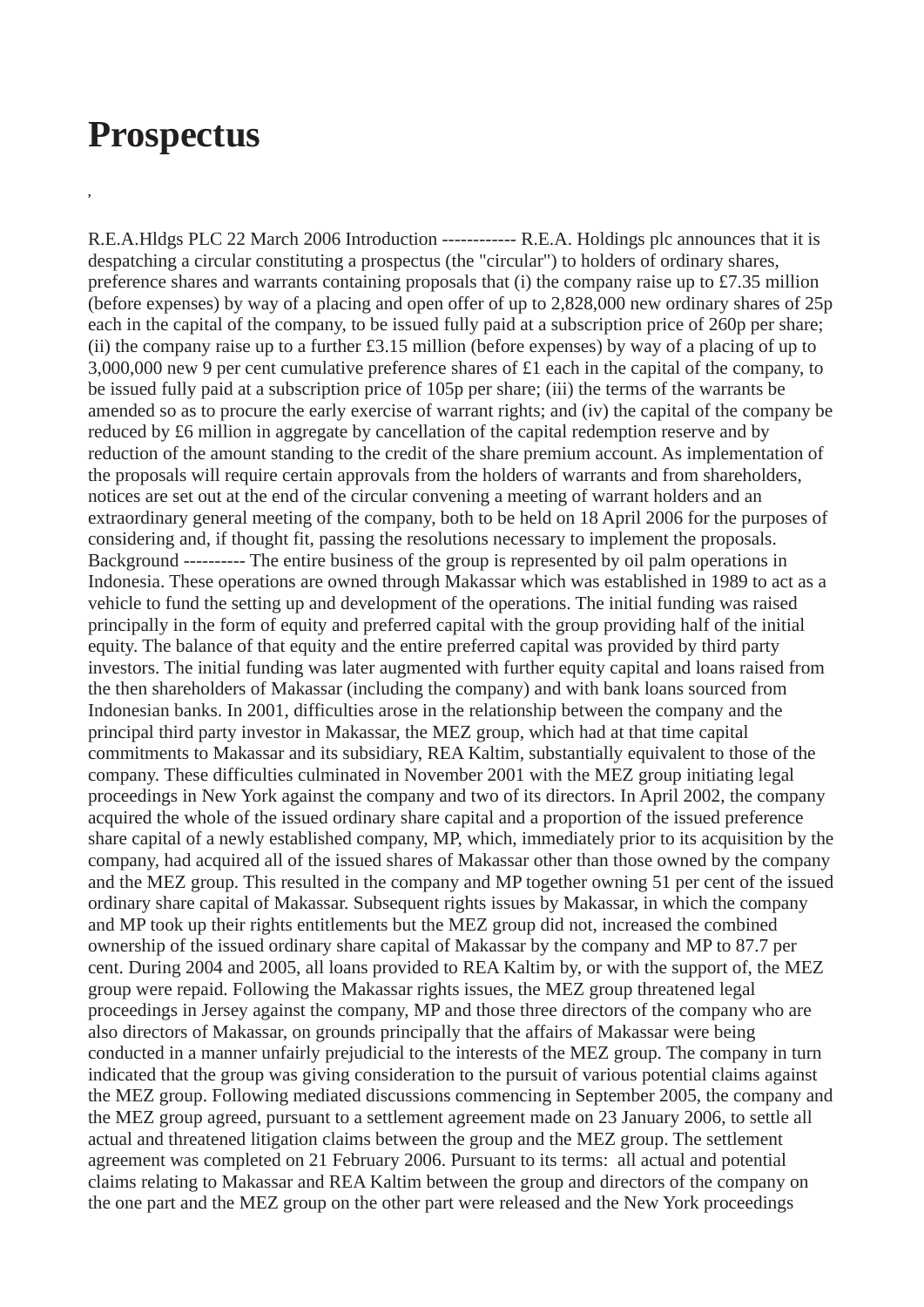commenced by the MEZ group were dismissed with each side bearing its own costs; REA Kaltim paid \$6 million to the MEZ group as additional interest on former loans to REA Kaltim and in settlement of various claims by the MEZ group for fees for past services and financial support; and the company acquired the 12.3 per cent minority interest in the issued ordinary share capital of Makassar owned by the MEZ group for a consideration comprising the issue by the company to the MEZ group of \$19 million nominal of dollar notes. In addition, pursuant to a supplemental rights agreement signed at the same time as the settlement agreement, it was agreed that, subject to certain limitations, the company has the right, exercisable at any time and from time to time, to purchase the dollar notes issued pursuant to the settlement agreement and that the holders of such dollar notes have the right, exercisable in certain limited situations, to require the company to purchase those dollar notes, in each case at a price equal to the aggregate of the nominal amount of the notes being purchased and any interest accrued thereon up to the date of completion of the purchase. The \$6 million cash payment made by REA Kaltim as described above was funded in the first instance from the group's own cash resources. This cash outlay was then replaced by the net cash proceeds of £3.44 million, equivalent to some \$6 million, accruing to the company from the issue of 1,372,000 ordinary shares fully paid at a subscription price of 260p per share by way of a placing completed on 22 February 2006 and arranged on the company's behalf by Mirabaud. Reasons for the proposals ------------------------- Ordinary share placing and open offer Ahead of the negotiations that resulted in the settlement agreement, the group had built up some cash reserve against the possibility that resolution of the actual and threatened litigation claims from the MEZ group would make demands on the group's cash resources. In the event, this precaution proved unnecessary as the cash component of the settlement agreement has been fully financed by the recent placing of 1,372,000 ordinary shares referred to under "Background" above. As a result, the group's immediate financial position is relatively comfortable with current liquidity equivalent to some \$13 million. That liquidity is more than enough for the immediate requirements of the group's established operations. However, the directors believe that the group's ability to utilise its existing land bank and operational base to expand those operations represents a significant opportunity. They propose that the group should capitalise on that opportunity by accelerating its previous extension planting plans. Extension planting at the rate now proposed will require additional capital; the ordinary share placing and open offer are designed to provide that capital. In this context, the issue of an additional \$19 million nominal of dollar notes pursuant to the settlement agreement is also relevant. That issue has resulted in a significant increase in the group's net indebtedness; prudence dictates that either such net indebtedness be progressively reduced (albeit that the term of the indebtedness would permit such reduction over an extended period) or the scale of the group's operations be expanded to an extent sufficient to support the continuance of net indebtedness at the increased level. In agreeing the terms of the settlement agreement and the increase in net indebtedness that those terms entailed, the directors had concluded that it would be in the best interests of the company and its shareholders as a whole to expand the group's operations. They remain of that view. As noted under "Introduction" above, it is proposed that the new ordinary shares the subject of the ordinary share placing and open offer be issued at a price of 260p per share. The directors recognise that that price represents a larger discount to the current market value of the existing ordinary shares than might be considered normal for a placing and open offer. However, the market value of the existing ordinary shares was lower in mid January 2006 when the company initiated discussions through Mirabaud with potential institutional placees of new ordinary shares; at that time a price of 260p per share represented a discount of less than 10 per cent to market value. Having obtained informal commitments to the ordinary share placing on the basis of an indicative price of 260p per share, the directors consider that the company should not now go back on those commitments (albeit that they were not legally binding) and seek to renegotiate the issue price. Accordingly, the directors believe that it is in the best interests of the company and its shareholders as a whole to continue with the ordinary share placing and open offer at the price of 260p per share. Preference share placing With the completion of the settlement agreement, the whole of the issued share capital of Makassar is now owned by the company and MP. That simplifies the structure of the group and, in the opinion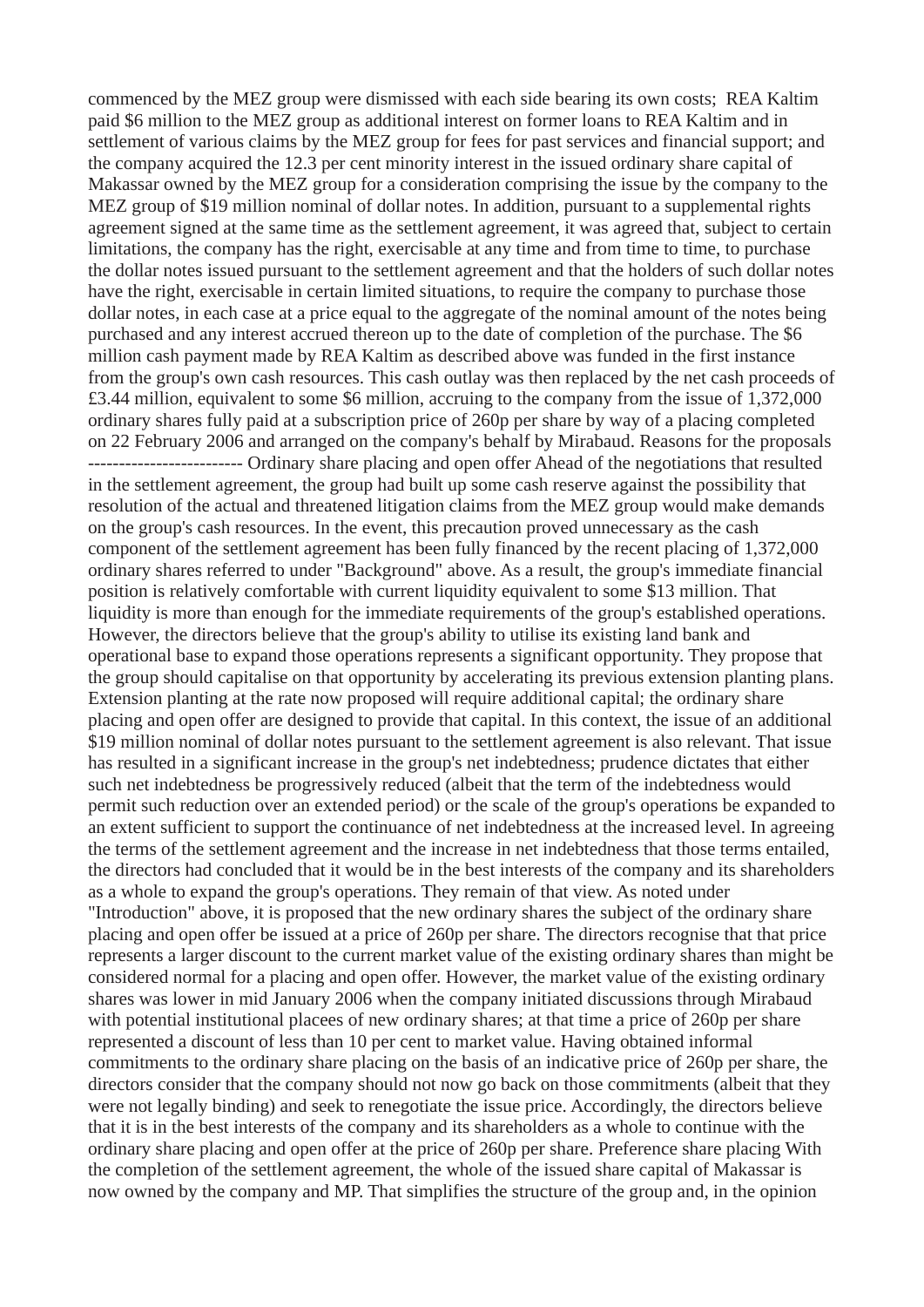of the directors, makes it appropriate to rationalise the structure still further by transferring MP's holdings of Makassar shares into the direct ownership of the company and eliminating MP. MP was acquired in 2002 just ahead of the issue of the company's former 4 per cent convertible loan stock 2012 and was an essential component of the arrangements by which the stock was secured. Following the exchange of the stock in 2005 for new ordinary shares and dollar notes, the security arrangements in question were released. Thus MP no longer serves any useful purpose. Furthermore, the fact that some 60 per cent of the preference share capital of MP is held outside the group means that MP complicates the group structure. The preference share placing is proposed with the intention that the net proceeds of that placing will be applied in substantially funding the net cash outflow from the group that would result from winding up MP (being the payment of dividend arrears and repayment of capital to which the third party holders of MP preference shares would be entitled in the winding up). The new preference shares are therefore designed, in effect, to replace the existing minority interest in the preference share capital of MP. Amendment of warrant rights The directors also believe that the continued existence of the warrants as a separate listed security of the company has become an unnecessary complication in the capital composition of the company. The warrants currently stand at a very substantial premium to their exercise price and comprise a small and relatively illiquid issue. The proposal to amend the terms of the warrants is designed to address this situation by procuring the early exercise of the warrants on a basis that is, in the opinion of the directors, fair to both warrant holders and shareholders. Reduction of capital Finally, and as explained in greater detail under "Reduction of capital" below, the directors are proposing that the capital of the company be reduced to the extent of £6 million in aggregate by cancellation of the capital redemption reserve and reduction in the amount standing to the credit of the company's share premium account. This is designed to reduce the likelihood of the company being prevented by legal rather than commercial constraints from paying dividends (particularly preference dividends). Ordinary share placing and open offer ---------Pursuant to the ordinary share placing and open offer, the company is seeking to raise up to £7.35 million (before expenses) by the issue of up to 2,828,000 new ordinary shares fully paid at a price of 260p per share. Mirabaud has agreed with the company that Mirabaud will use its reasonable endeavours to place 2,413,000 of these new ordinary shares on the company's behalf at 260p per share. The balance of 415,000 new ordinary shares are being reserved for issue under the open offer. In addition to the 415,000 new ordinary shares so reserved, 927,331 of the new ordinary shares to be placed will be subject to clawback to meet applications to subscribe new ordinary shares pursuant to the open offer if and to the extent that the number of new ordinary shares for which application is made exceeds 415,000. It is proposed that the 1,485,669 balance of the new ordinary shares the subject of the ordinary share placing be placed firm. The open offer has not been underwritten but is supported to the extent described under "Support for the open offer" below. Under the open offer, the company is inviting subscription by qualifying holders of up to 1,403,042 new ordinary shares at 260p per share, payable in full on application, on and subject to the terms and conditions set out in the circular and in the applications forms, on the basis of: 1 new ordinary share for every 20 ordinary shares and/or warrants held by them at the close of business on 21 March 2006 and so in proportion for any other number of ordinary shares and/or warrants then held by them. Entitlements to new ordinary shares will be rounded down to the nearest whole number of new ordinary shares. The new ordinary shares to be issued pursuant to the ordinary share placing and open offer will upon issue rank pari passu in all respects with the ordinary shares already in issue. No expenses of or incidental to the ordinary share placing or open offer will be charged to subscribers of new ordinary shares and the new ordinary shares will normally be registered by the company in the names of the applicants therefor free of stamp duty and stamp duty reserve tax. The open offer is, and the ordinary share placing will be, conditional upon, inter alia, the passing of the necessary resolution of the company in general meeting and upon admission of the new ordinary shares to the Official List and to trading on the London Stock Exchange's market for listed securities. The open offer is also conditional upon the agreement between Mirabaud and the company as regards the ordinary share placing remaining in full force and effect until such time as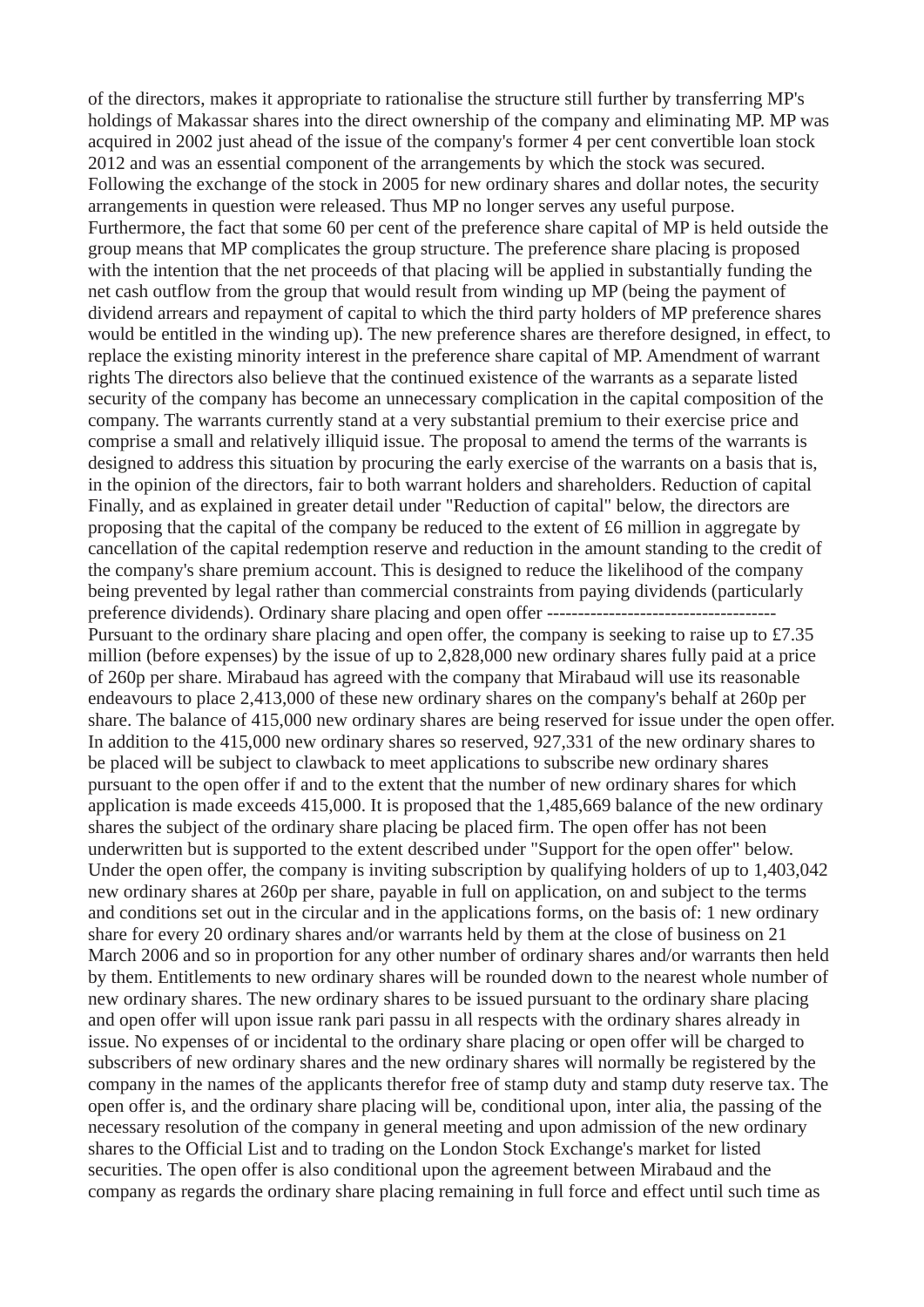the open offer becomes otherwise unconditional. Up to that time, any placing commitments pursuant to such agreement may be terminated by Mirabaud under certain circumstances being principally breach of warranty by the company or the occurrence of any change in financial, political, economic or market conditions likely to cause a substantial deterioration in the price or value of the new ordinary shares or to prejudice the success of the ordinary share placing. The new ordinary shares will be issued in registered form and may be held in uncertificated form. The open offer is being made to holders of warrants on a basis equivalent to that that would have applied had the exercise rights attaching to the warrants been exercisable and duly exercised immediately prior to 21 March 2006. Accordingly, pursuant to the provisions of the instrument constituting the warrants, no adjustment will be made upon completion of the open offer to the terms of exercise attaching to the warrants. Support for the open offer -------------------------- Pursuant to an agreement dated 22 March 2006, the company's largest shareholder, Emba, has agreed, subject to satisfaction of the conditions of the open offer, to take up its entitlements to new ordinary shares under the open offer to the extent of 414,799 new ordinary shares (29.6 per cent of the new ordinary shares the subject of the open offer) representing substantially all of the 415,000 new ordinary shares available for subscription under the open offer that have not been placed subject to clawback. Pursuant to the same agreement, Emba has also undertaken not to take up the balance of its entitlements under the open offer comprising entitlements to subscribe an aggregate of 60,711 new ordinary shares. As a result, the number of placed new ordinary shares that may be the subject of clawback will be 927,331 rather than the theoretical maximum of 988,042 (being the 1,403,042 new ordinary shares the subject of the open offer less the 415,000 new ordinary shares available for subscription under the open offer that have not been placed subject to clawback). The open offer has not been underwritten. The open offer is not, and the ordinary share placing will not be, conditional upon any minimum level of subscriptions being received but successful implementation of the ordinary share placing combined with the undertaking of Emba concerning the open offer would together ensure subscription of substantially all of the new ordinary shares the subject of the ordinary share placing and open offer. The directors (together with persons connected with them within the meaning of section 346 of the Act) intend to take up their full entitlements to new ordinary shares pursuant to the open offer amounting to 50,434 new ordinary shares in aggregate (representing 3.6 per cent of the new ordinary shares the subject of the open offer). Preference share placing -----------Pursuant to the preference share placing, the company is seeking to raise up to £3.15 million (before expenses) by the issue of up to 3,000,000 new preference shares fully paid at a price of 105p per share. The new preference shares will upon issue rank pari passu in all respects with the preference shares already in issue save that the dividend payable on the new preference shares on 30 June 2006 will be 21/4p per share. No expenses of or incidental to the preference share placing will be charged to subscribers of new preference shares and the new preference shares will normally be registered by the company in the names of the placees thereof free of stamp duty and stamp duty reserve tax. The preference share placing will be conditional upon, inter alia, the passing of the necessary resolution of the company in general meeting, upon the proposed reduction of capital becoming effective (such reduction of capital being conditional upon, inter alia, the open offer becoming unconditional) and upon admission of the new preference shares to the Official List and to trading on the London Stock Exchange's market for listed securities. While the agreement between Mirabaud and the company as regards the preference share placing remains unconditional, any placing commitments pursuant to such agreement may be terminated by Mirabaud under certain circumstances being principally breach of warranty by the company or the occurrence of any change in financial, political, economic or market conditions likely to cause a substantial deterioration in the price or value of the new preference shares or to prejudice the success of the preference share placing. The new preference shares will be issued in registered form and may be held in uncertificated form. Warrant rights -------------- The company has outstanding 1,548,807 warrants each of which currently entitles the holder to subscribe one ordinary share at a price of 73.5p either by payment of 73.5p in cash or by surrender of 0.735 preference shares. The warrant rights are exercisable on 31 July of each year until 2013. It is proposed that the terms of the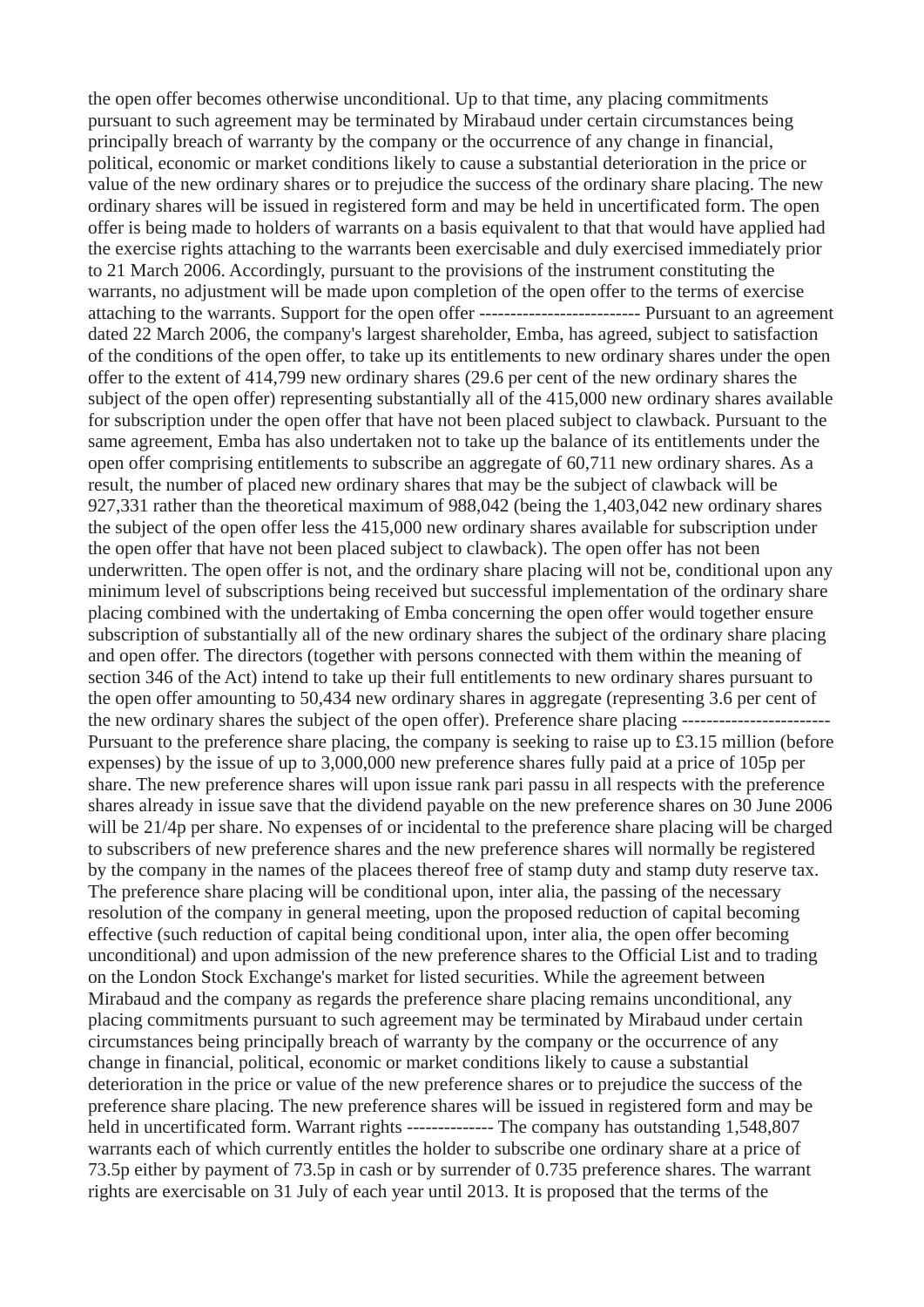warrants be amended by: reducing the exercise price from 73.5p to 60p so that each warrant would entitle the holder to subscribe one ordinary share at a price of 60p either by payment of 60p in cash or by surrender of 0.60 preference shares; adding two additional warrant exercise dates for this year, namely 31 August 2006 and 29 September 2006; and shortening the period during which each warrant holder may exercise his warrant rights so as to provide that to the extent that such rights are not exercised on or before 29 September 2006 that holder's warrants will be exercised on his behalf by 30 October 2006, the ordinary shares resulting from such exercise sold and the net proceeds of sale, after deduction of the cost of subscribing such ordinary shares, distributed to the holder (provided that such net proceeds exceed £3). These amendments to the warrant terms are intended to procure the early exercise of the warrants while fairly compensating holders of warrants for that effect. The amendments are proposed for the reasons explained under "Reasons for the proposals" above. Reduction of capital -------------------- The company is permitted by law to pay dividends on its shares only out of distributable reserves. The level of distributable reserves shown by the balance sheet of the company at 31 December 2004 (being the latest audited balance sheet of the company) amounted to just £1.6 million. The group's profits are currently derived almost entirely from the oil palm operations in Indonesia of the company's subsidiary, REA Kaltim. That subsidiary has substantial local borrowings in Indonesia and the covenants to which those borrowings are subject impose restrictions on the payment by REA Kaltim of dividends and of interest on loans made by the company to REA Kaltim. The company's own profits are materially dependent upon the receipt of such payments. Moreover, even to the extent that the payment of dividends by REA Kaltim is permitted by its local bankers, the availability of tax losses brought forward in REA Kaltim (resulting from accelerated depreciation for tax purposes in respect of the substantial capital expenditure that has been incurred in the establishment of REA Kaltim's operations), would make it, for the time being, fiscally disadvantageous for the group if REA Kaltim were to pay significant dividends. As the servicing cost of the additional \$19 million of dollar notes issued pursuant to the settlement agreement will result in an increase in future charges against the company's own revenues, the directors are concerned to ensure that, if there is an erosion in the company's distributable reserves, such a technical limitation should not inhibit the payment of dividends (especially dividends on the preference shares) which the directors would, from a commercial viewpoint, feel able to recommend. The directors consider that the likelihood of such an occurrence would be significantly reduced by the release to distributable reserves of £6 million in aggregate from the amounts currently standing to the credit of the company's share premium account and capital redemption reserve. Accordingly it is proposed to reduce the capital of the company by cancelling the entire balance of £3,239,666 standing to the credit of the capital redemption reserve and by reducing by £2,760,334 the amount standing to the credit of the share premium account. The proposed reduction of capital is conditional upon the open offer becoming unconditional and upon the passing of the necessary resolutions of warrants holders and shareholders. The proposed reduction of capital is further conditional upon confirmation by the High Court. Subject to, and as soon as practicable following, the passing of the necessary resolutions by shareholders and warrant holders, the company will apply to the High Court for an order providing the required confirmation. It is expected that such an order will be obtained on 18 May 2006. The reduction will not become effective until the order has been registered with the Registrar of Companies. The High Court will require to be satisfied that the interests of creditors will not be prejudiced as a result of the reduction of capital. The company expects that it will be required to give an undertaking to treat the reserve arising on the cancellation of the capital redemption reserve and reduction of the share premium account as a non distributable reserve until all creditors at the time that the reduction of capital takes effect have been discharged or have consented to the reserve becoming distributable. The company expects that it will be permitted to qualify such undertaking so that, to the extent that it raises additional capital after the reduction of capital has become unconditional, the company will immediately be permitted to re-classify as distributable an amount of the non distributable reserve equal to the aggregate of the amount of the increase in the company's paid up share capital and the amount of the increase in the amount standing to the credit of the company's share premium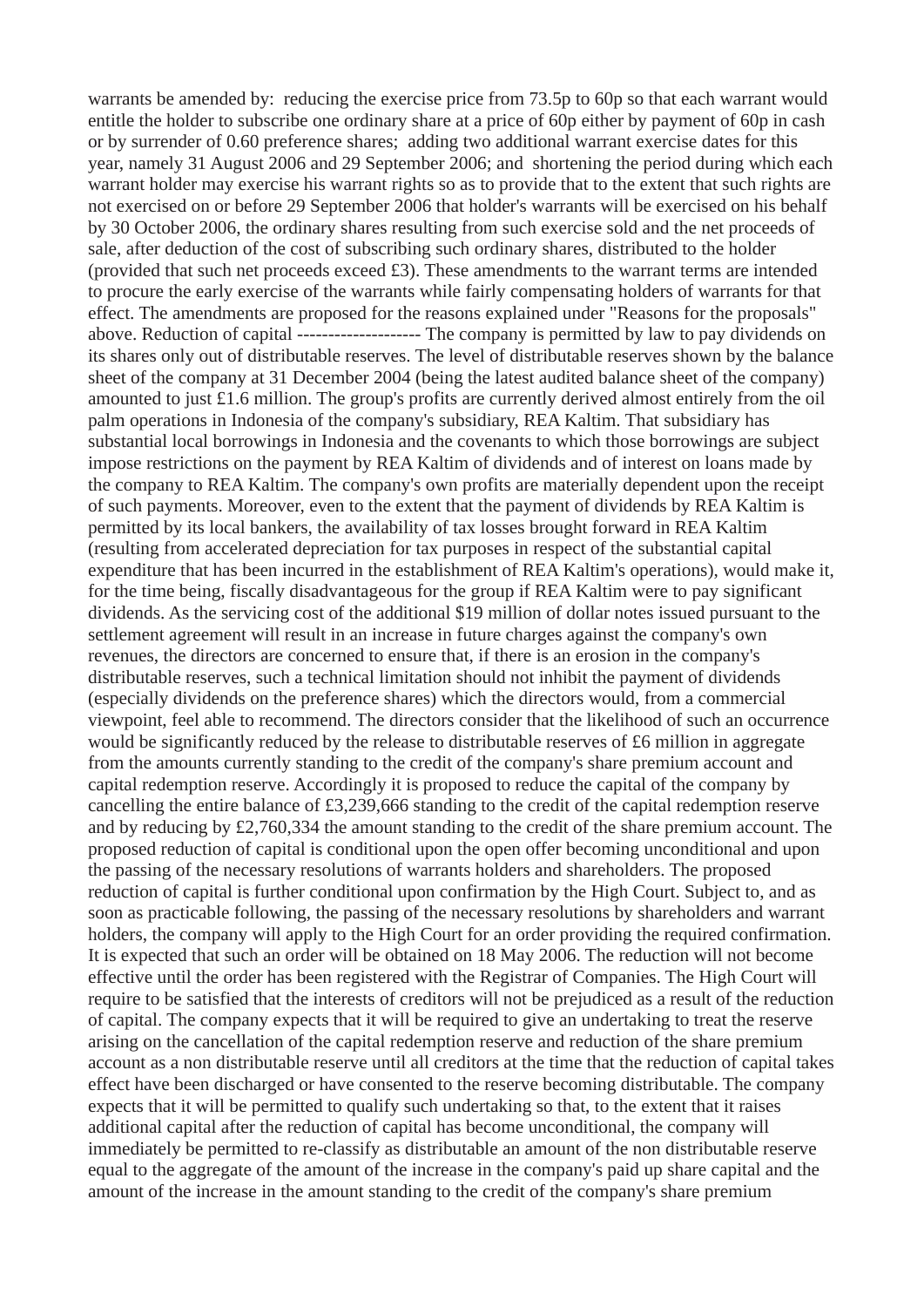account. Thus, it is anticipated that full issue of the new preference shares the subject of the preference share placing would result in £3.15 million of the non-distributable reserve becoming distributable. The trust deed constituting the dollar notes contains provisions pursuant to which the trustee for the holders of the dollar notes has irrevocably consented, on behalf of itself and holders of the dollar notes, to a reduction in the capital of the company of the magnitude now proposed and to the release to distributable reserves of the reserve that would thereby be created. The company hopes to obtain similar consents from those other of its creditors to whom obligations are owed that will not fall due for discharge within a short period following the reduction of capital taking effect (including, should the High Court so require, those of REA Kaltim's bankers to whom the company has given a guarantee). Use of proceeds ---------------- The aggregate proceeds from the issue of new ordinary shares and new preference shares pursuant to the ordinary share placing and open offer and the preference share placing are expected to amount to £10.5 million before expenses and, after deduction of the estimated expenses of the proposals, to £9.88 million. For the reasons given under "Reasons for the proposals", it is proposed that some \$5.6 million of the net issue proceeds should be applied in funding the net cash outflow from the group that would result from winding up MP (being the payment of dividend arrears and repayment of capital to which the third party holders of MP preference shares would be entitled in the winding up currently amounting to \$5.6 million). The balance of the net issue proceeds will initially be used to augment the group's available cash resources and placed on deposit but will be earmarked to fund the group's extension planting programme. It is anticipated that they will be applied for that ultimate purpose over the following twelve months. Because the ordinary share placing and open offer and the preference share placing are conditional, the projected net proceeds from those transactions may not be received. Should that happen, the proposed winding up of MP could be delayed and the group's planned extension planting programme reduced. However, the directors do not believe that such delay or reduction would be in the best interests of the group and certainly any deferral of the planned extension planting programme would negatively impact the group's prospects by reducing the group's future productive capacity. Context of the proposals ------------------------ In the opinion of the directors, implementation of the proposals would represent an important milestone in a restructuring and refinancing of the group that has occurred by stages over an extended period. That period may be treated as having commenced in late 1997 when economic destabilisation in several parts of South East Asia spread to Indonesia and led, in early 1998, to political destabilisation and the resignation of President Soeharto. Much of the Indonesian banking industry became insolvent, foreign capital was withdrawn and the Indonesian rupiah collapsed. As a result, for a time, it became impossible to raise debt finance for investment in Indonesia from conventional financing sources. All of this created major problems for what are now the East Kalimantan operations of the group because, at the time, those operations were still largely immature and were reliant upon bank finance to meet their cash requirements. These problems were further compounded by a fall in the price of CPO which moved from a high of \$705 per tonne in May 1998 to a low of \$234 per tonne in May 2001 (in both cases CIF Rotterdam, as published by Oil World). Faced with these problems, the East Kalimantan operations looked for support to the shareholders of Makassar (which, as noted under "Background" above, had been established in 1989 to hold the operations and fund their development). At this time, the principal shareholders in Makassar were the company and the MEZ group (with equal interests). For a while both supported the East Kalimantan operations so that, over the period from 1998 to early 2001, some \$25 million of funding was provided to the operations by way of direct loans from, or bank loans supported by, the company and the MEZ group (with each providing or supporting approximately \$12.5 million). Then in 2001, as again noted under "Background" above, differences arose between the company and the MEZ group. This led to the now settled litigation between the company and the MEZ group and to a series of transactions, concluding with the settlement agreement, whereby over the period from 2002 to-date the company acquired full ownership of the East Kalimantan operations (save as respects local investor participations in Indonesia and the third party holdings of MP preference shares). Through the same series of transactions, the company also supported the funding of the East Kalimantan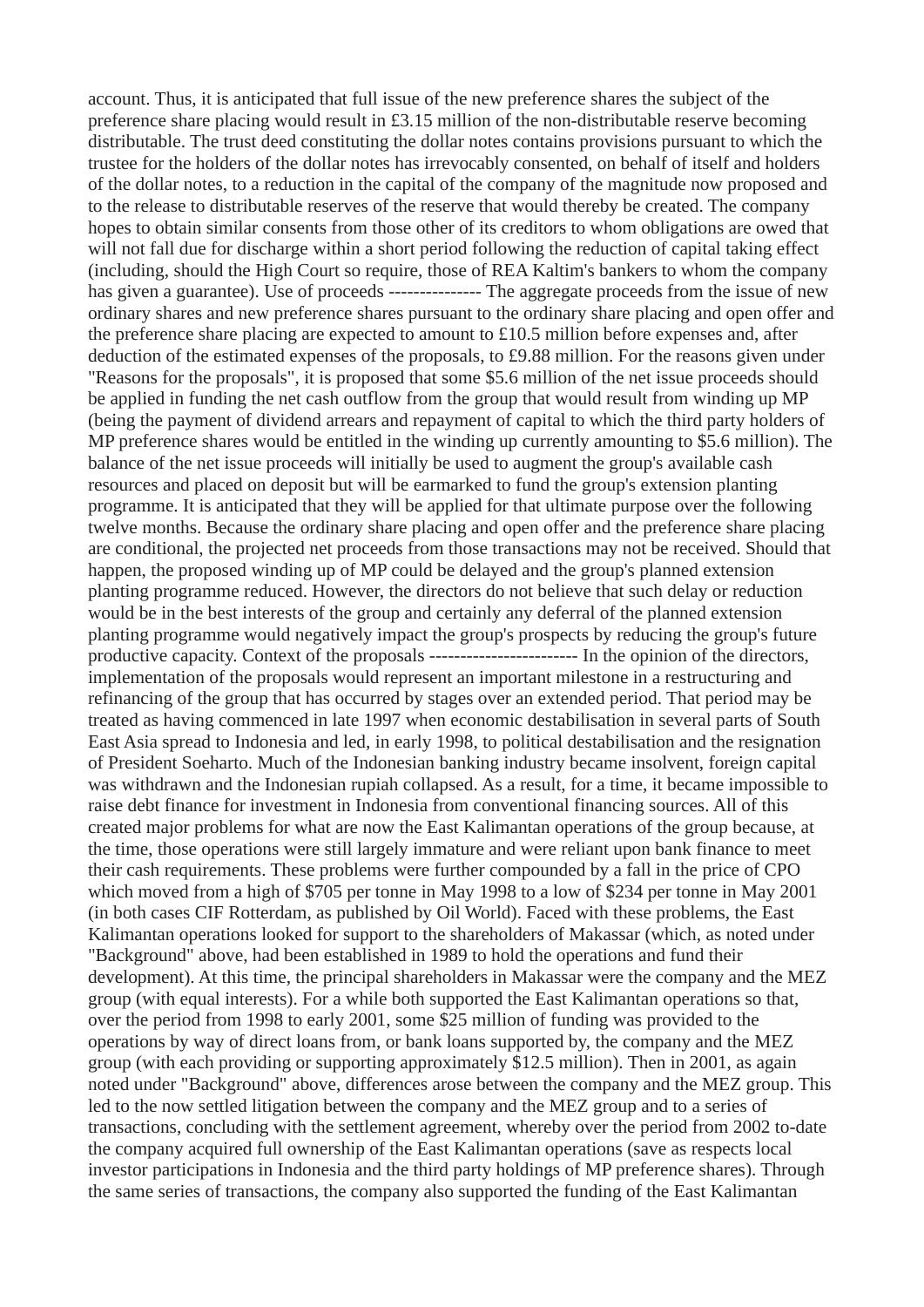operations to an extent sufficient to permit the continued development of those operations and the repayment of the loans provided or supported by the MEZ group. All of the foregoing had to be financed by the company. Some monies were raised in 1998 and 2001 by equity offerings but, for the most part, over the period from 1998 to 2001 the company was able to meet its funding requirements by divesting businesses and assets unconnected with, or not essential to the continuation of, the East Kalimantan operations. However, after early 2002, there were no further businesses or assets left to sell and from then onwards, to-date, the company has been dependent upon issues of listed securities to provide the finance that it has required. Issues made in 2002 and 2003 were essential to the company's survival. Later issues in 2004 were designed to consolidate the financial position of the group, while the recent issue in February 2006, described under "Background" above, refinanced the cash component of the settlement agreement. Following implementation of the proposals, the directors believe that the company would have the equity capital appropriate for its immediate plans in terms of the planting programmes envisaged for 2006 and 2007. After 2007, further equity capital could be required if extension planting were to be continued at a high level. However, the extent of the requirement for such capital (if any) will be dependent upon CPO prices in the intervening period and the judgement of the directors at the time as to whether any extension planting programme proposed offers the prospect of returns sufficient to justify a further call for equity funding. The directors are, however, predisposed to believe that returns to ordinary shareholders are likely to be maximised by capitalising on the group's capacity to manage a larger business off its existing overhead base and by using that base and the group's available land bank to expand the group's operations. The position regarding the group's priority capital is less clear-cut. That capital now comprises three components: preference share capital which, upon completion of the preference share placing, would amount to some £11.5 million, the listed dollar notes of which a nominal amount of some \$24 million is outstanding and bank indebtedness in Indonesia of some \$41.5 million. The directors believe that it is essential to maximising returns to holders of the company's equity that a proportion of the group's funding needs are met with prior charge capital. Although the company's preference capital is expensive to service in that the preference shares entitle the holders of those shares to a cumulative annual dividend at the rate of 9 per cent of the nominal value of the shares (being £1 per share), the directors consider that the preference capital is a valuable component of the group's prior charge capital in that it provides relatively low risk permanent capital. They also believe that, following implementation of the proposals, the amount of preference capital that would be in issue would be proportionate to the equity base of the group and that the overall level of the group's indebtedness would be appropriate to the current size of the group at this stage in its development. Furthermore, the current indebtedness of the group is a significant improvement on the debt position from which it has evolved, which was subject to almost continuous rescheduling over the period from 1998 to 2003, piecemeal refinancing in 2004 and, eventually, full refinancing in 2005. Nevertheless the directors have a remaining concern regarding the structure of the group's indebtedness. That is that they find it unsatisfactory that the maturity of the group's Indonesian indebtedness (which is repayable by instalments over a five year period from drawdown in 2005) does not match the growth cycle of the oil palm plantings that it is effectively financing, as those plantings take nearly four years from nursery planting to maturity and then a further period of three to four years to full yield. This deficiency in the group's debt structure stems from the fact that the group has to-date found itself unable to borrow money in the Indonesian banking market for a fixed term of more than five years. The directors believe that the terms of the group's existing Indonesian facilities were the best that the group could reasonably have secured when those facilities were arranged and they do not believe that it is practicable to replace the existing facilities with other local facilities in a way that would overcome the inherent defects of the current facilities (which are anyway adequate for the group's present requirements). Instead, the directors believe that the answer is to seek longer term debt from markets external to Indonesia; it was with this aim that the directors established the dollar notes as listed debt securities of the company in September 2005. Against the background of the negotiations leading to the settlement agreement and the directors knowledge that that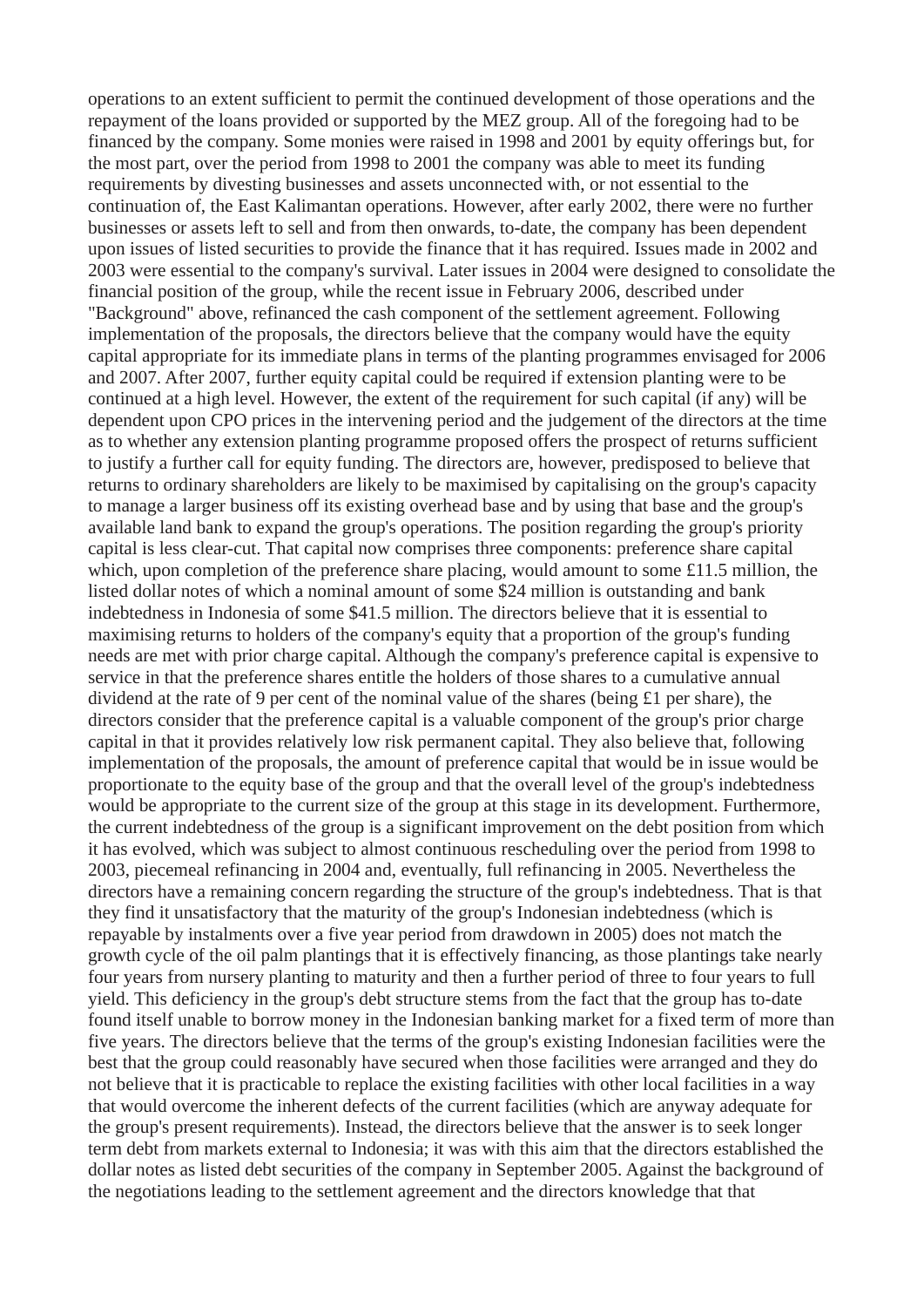agreement might, as has proved the case, result in a material further issue of dollar notes, the directors have not to-date made any serious attempts to issue a material amount of further dollar notes for cash. However, they now intend to do so and to apply any net proceeds from such issues in reducing the group's bank indebtedness. Should markets prove receptive to the issue of further dollar notes, the directors may also seek to increase the size of the dollar note issue above the originally proposed \$30 million nominal of dollar notes. They may also consider issuing a second line of listed debt securities of the company on terms similar to those of the dollar notes but with a later maturity so as to avoid an excessive proportion of the group's debt falling due for repayment within a relatively short time frame. The company's ability to source new capital by further issues of dollar notes or of other listed debt securities is completely unproven and it may prove impossible to effect any such issues. If, however, such issues do prove possible then the directors would aim to replace a major proportion of the group's present Indonesian indebtedness with listed debt securities. Current trading --------------- The crop out-turn for 2005 amounted to 313,000 tonnes of FFB. This represented an increase of some 6.5 per cent on the FFB crop for 2004 of 294,000 tonnes but a shortfall of 5.4 per cent on the 2005 budgeted crop of 331,000 tonnes. The failure to achieve the budgeted crop is attributed by the directors to the level of rain which approached 5,000 mm over 2005 as a whole against some 4,000 mm in the preceding year. Particularly heavy rains during April and early May 2005 caused the Belayan and Mahakam rivers to flood and resulted in significant operational disruption. There were then further heavy rains in November and December (with nearly 1,000 mm in November). Whilst these later rains did not cause the degree of disruption experienced in April and May 2005, they did mean that the group was unable, during the peak cropping period of the second half of the year, to recover the budget shortfalls of the first half. CPO and palm kernel outputs for 2005 amounted to, respectively, 73,000 tonnes and 13,000 tonnes reflecting extraction rates of 23.3 per cent for oil and 4.0 per cent for kernels. These rates were below the extraction rates of 2004 when 71,000 tonnes of CPO and 12,000 tonnes of kernels were produced. The reduction in extraction rates is attributed by the directors to the heavy rains referred to above as very damp conditions inhibit weevil activity and result in sub-optimal cross-pollination and poor fruit set. With higher freight charges, the average US dollar FOB price per tonne realised in respect of 2005 sales of CPO was approximately 14 per cent lower than that of 2004. Some delays were caused to the group's planned extension planting programmes for 2005 (comprising 3,000 hectares in the nucleus area and 1,500 hectares in the new joint venture area) by representations from certain affected local villagers who were seeking to renegotiate compensation payments agreed on their behalf by their village head and then, after the concerns of the affected villagers had been allayed, by abnormally high rainfall in the last quarter of 2005. As a result, the 2005 programmes will now be completed during 2006. Given that a limited delay in the transfer of oil palm seedlings from nursery to field should have no effect on the maturing of the resultant plantings, the directors are confident that, provided that there are no further material delays (and none have been experienced to-date in 2006), the late completion of the 2005 programmes will not have a material long term adverse effect on future crops. The extension planting programme in respect of which planting out commenced in 2004 will not make any worthwhile contribution to crops until 2007. Accordingly, the group is budgeting for an FFB crop in 2006 of 353,000 tonnes. Crops for the first two months of 2006 have been ahead of budget but monthly crop fluctuations are normal and the crops achieved to-date should not be taken as indicating any likelihood that the crop for 2006 will be above budget. Higher world freight rates continue to cause a high differential between CPO prices CIF Rotterdam and FOB East Kalimantan and this, together with higher operating costs in US dollar terms and, in particular, the increased cost of diesel following the removal of government subsidies, will have some adverse effect on operating margins going forward. Nevertheless, the directors believe that the outlook for CPO demand looks positive given the increasing use of CPO as a biofuel. Accordingly they expect that, absent further weather abnormalities, 2006 will prove to be a satisfactory year. Beyond 2006, the directors foresee significant year on year increases in output as new plantings under the extension planting programme progressively come into production and move to full yield. This should be positive for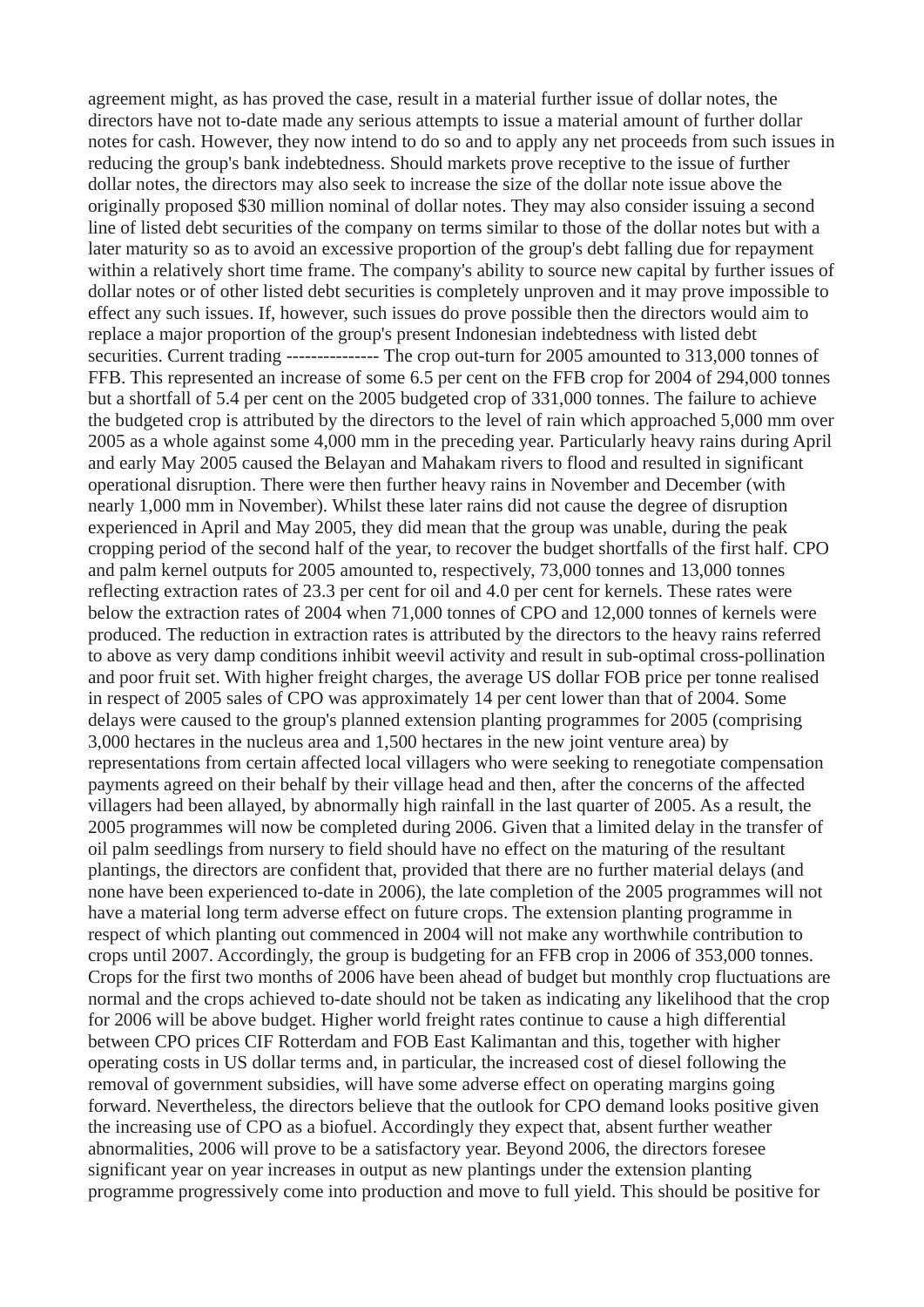the group's future. 2005 results ------------ The 2005 results will reflect provision for expenditure of \$2.4 million in relation to the settlement agreement so as to make full provision at 31 December 2005 for the various MEZ group claims settled pursuant to that agreement by payment of \$6 million (an aggregate amount of \$3.6 million having already been provided against such claims in the group balance sheet at 31 December 2004). The directors have recently been informed that there is now a degree of uncertainty as to whether the Indonesian tax authorities will continue to allow the carry forward of tax losses incurred by REA Kaltim for a period of eight years. The directors have previously been advised that REA Kaltim is eligible for such concessionary carry forward of losses (rather than the normal carry forward for five years) as the concession is applicable to companies operating oil palm plantations in the eastern provinces of Indonesia. Should this advice prove incorrect, the directors do not believe that there would be any significant implication as respects the tax actually payable by the group in respect of past years or years up to at least 2008. However, were the company to make provision in its 2005 consolidated financial statements to reflect a reduction in the period of the carry forward of REA Kaltim's tax losses from eight years to five years (as to which no decision has yet been taken by the directors who are awaiting further clarification of relevant issues from Indonesia), the company would have to recognise a reduction (currently estimated to be in the region of £1.0 million) in the deferred tax asset carried in the company's consolidated balance sheet at 31 December 2004. Dividend policy --------------- The preference shares entitle the holders of those shares to a cumulative annual dividend at the rate of 9 per cent of the nominal value of the shares (being £1 per share) payable by two equal semi-annual instalments on 30 June and 31 December of each year (save that the preference dividend to be paid in respect of the new preference shares on 30 June 2006 will be 21/4p per share). Against the background of the difficult financial circumstances that the group was then facing, the directors decided, in December 2001, that it was necessary to defer payment of the fixed semi-annual dividend that fell due for payment on 31 December 2001 in respect of the preference shares. The semi-annual dividends falling due in each of June 2002, December 2002 and June 2003 were also deferred. However, by December 2003 the financial situation of the group had become clearer and preference dividends were paid on 31 December 2003 and 30 June 2004 in amounts equal to the fixed semi-annual dividends then falling due being, in each case, some £256,000. By agreement with the holders of preference shares, all arrears of preference dividend were then eliminated in July 2004 by a capitalisation issue of further preference shares equivalent in aggregate nominal value to the arrears of dividend which amounted to £1,027,000. Since then all semi annual preference dividends have been duly paid. Absent unforeseen material adverse change in the group's circumstances, the directors intend that all future preference dividends should be paid as they fall due. The preference dividend due on 30 June 2006 will be paid from the existing distributable reserves of the company and is not contingent upon the proposed reduction in the capital of the company becoming effective. No dividend has been paid in respect of the ordinary shares since 31 January 2000. For so long as the fixed dividend on the preference shares was in arrears, the company was not legally permitted to pay dividends on the ordinary shares. With the elimination of preference dividend arrears in July 2004, that impediment to the payment of ordinary dividends was removed but with the funding uncertainties still faced by the group, the directors have not subsequently, to-date, felt able to recommend the payment of any dividend on the ordinary shares. Completion of the settlement agreement has removed one significant uncertainty and implementation of the ordinary share placing and open offer and of the preference share placing will further improve the financial stability of the group. Nevertheless the group will continue to face significant potential demands on cash for both the planned continuing development of the group's oil palm operations and to meet scheduled repayments of the group's Indonesian bank indebtedness. Accordingly the directors do not propose to recommend the payment of a dividend on the ordinary shares in respect of 2005. The directors remain committed to the restoration of ordinary dividends as soon as they are confident that the group's cash flow can safely support the payment of such dividends. Meetings -------- As already noted above, two meetings have been convened for 18 April 2006 both of which are to be held at the London office of the company's solicitors, Ashurst, at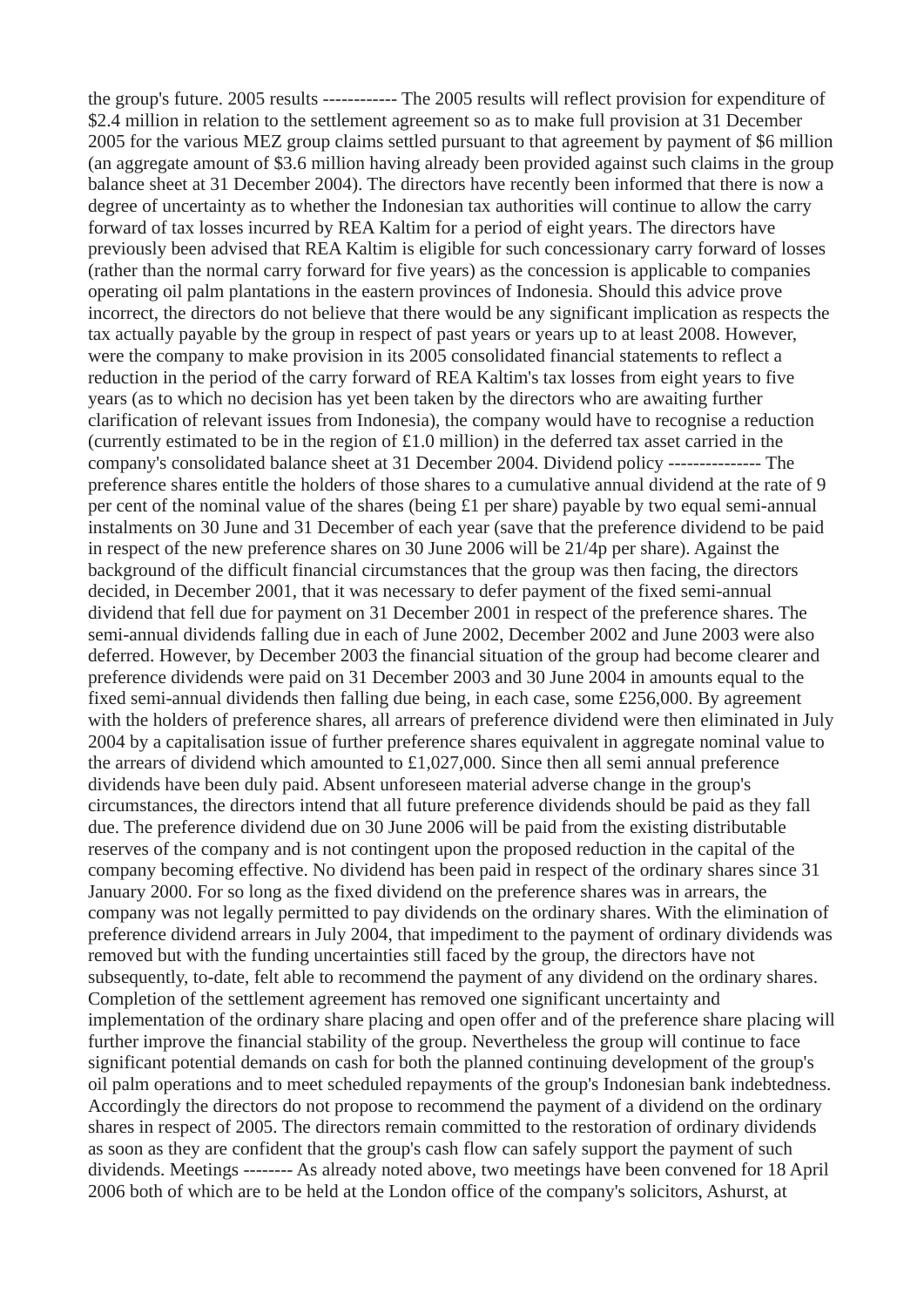Broadwalk House, 5 Appold Street, London EC2A 2HA: a meeting of warrant holders to be held at 10.15 am; and an extraordinary general meeting of the company (at which only holders of ordinary shares may vote) to be held at 10.30 am (or so soon thereafter as the meeting of warrant holders has been concluded or adjourned). Two resolutions are set out in the notice of the meeting of warrant holders (each of which will be proposed as an extraordinary resolution). The first resolution provides for warrant holders to approve the proposed amendments to the terms of the warrants as described under "Warrant rights" above. The second resolution provides for warrant holders to sanction the proposed reduction of capital to be effected by the third resolution set out in the notice of extraordinary general meeting. The first resolution set out in the notice of the extraordinary general meeting (which will be proposed as a special resolution) provides for: approval by shareholders of the ordinary share placing and open offer at 260p per new ordinary share, representing a discount of 19 per cent on the closing mid market quotation for the existing ordinary shares as derived from the Daily Official List of the London Stock Exchange on 13 February 2006 (being the day immediately preceding the date upon which the intention to make the ordinary share placing and open offer at a price of 260p per share was announced); the authorised share capital of the company to be increased by £750,000 by the creation of an additional 3,000,000 new ordinary shares (representing 7.9 per cent of the existing authorised ordinary share capital) ranking pari passu with the existing ordinary shares; and the directors to be authorised to allot up to 2,828,000 new ordinary shares pursuant to the ordinary share placing and open offer and to be empowered to do so as if the statutory pre-emption rights under section 89 of the Act did not apply to such allotment. The second resolution set out in the notice of the extraordinary general meeting (which will be proposed as an ordinary resolution) provides for the authorised share capital of the company to be increased by £3,000,000 by the creation of an additional 3,000,000 new preference shares (representing 26.1 per cent of the existing authorised preference share capital) ranking pari passu with the existing preference shares (save that the dividend payable on the new preference shares on 30 June 2006 will be 21/4p per share) and for the directors to be authorised to allot the same. The third resolution set out in the notice of the extraordinary general meeting (which will be proposed as a special resolution) provides for the capital of the company to be reduced by £6,000,000 (subject to confirmation by the High Court) by the cancellation of the entire amount (namely £3,239,666) standing to the credit of the capital redemption reserve and of £2,760,334 standing to the credit of the share premium account. The proposals to increase the authorised share capital of the company pursuant to the first and second resolutions set out in the notice of the extraordinary general meeting are designed to provide additional numbers of ordinary shares and preference shares in the authorised share capital substantially equivalent to the numbers of new ordinary shares and new preference shares proposed to be issued pursuant to the ordinary share placing and open offer and the preference share placing. Recommendation -------------- The directors are of the opinion that the proposals, and the resolutions necessary to implement the proposals (being the resolutions set out in the notices of the meeting of warrant holders and of the extraordinary general meeting convened for 18 April 2006), are in the best interests of warrant holders and shareholders as a whole. Accordingly the board recommends that: warrant holders vote in favour of each of the two resolutions set out in the notice of the meeting of warrant holders convened for 18 April 2006; and ordinary shareholders vote in favour of each of the three resolutions set out in the notice of the extraordinary general meeting convened for 18 April 2006. The directors (and persons connected with them within the meaning of section 346 of the Act) intend to vote in favour of all resolutions referred to above in respect of their own beneficial holdings which amount in aggregate to 137,900 warrants (representing 8.9 per cent of the warrants in issue) and 870,805 ordinary shares (representing 3.3 per cent of the issued ordinary share capital of the company). Emba has undertaken to vote in favour of all resolutions referred to above in respect of its holdings of 41,420 warrants (representing 2.7 per cent of the warrants in issue) and 9,468,781 ordinary shares (representing 35.7 per cent of the issued ordinary share capital of the company). Further information ------------------- Copies of the circular will be available for inspection at the Document Viewing Facility of the UK Listing Authority up to and including the date of the extraordinary general meeting convened for 18 April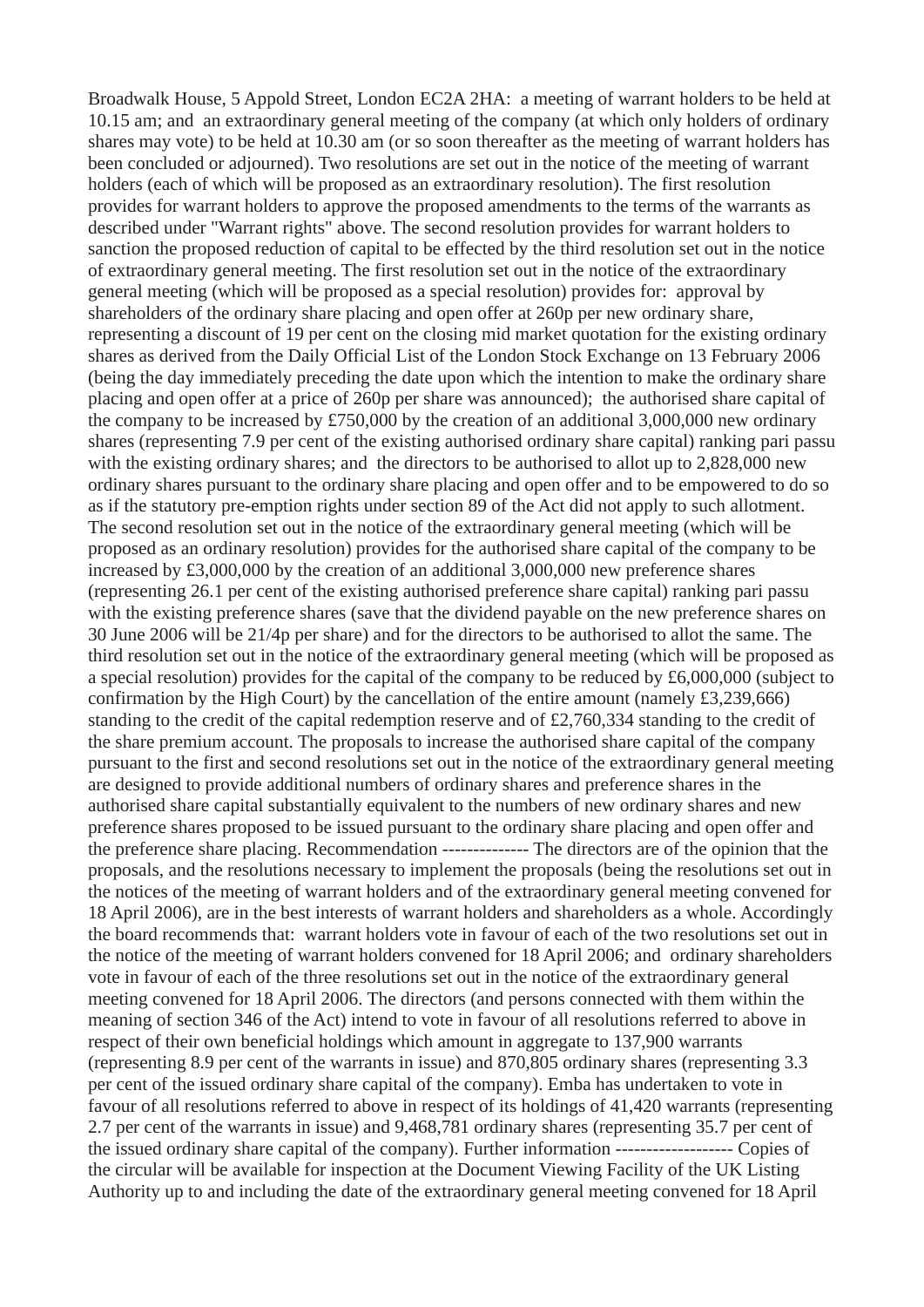2006 and may be obtained free of charge from the company at its registered office, Third Floor, 40-42 Osnaburgh Street, London NW1 3ND. A copy of the circular is also being placed on the company's website at www.rea.co.uk. Expected timetable ------------------ Record date for the open offer 21 March 2006 Latest time and date for splitting application forms 3.00pm on 10 April 2006 Latest time and date for receipt of completed application forms and remittances 3.00pm on 12 April 2006 Latest time and date for receipt of proxies for use in connection with the meeting of warrant holders 10.15am on 16 April 2006 Latest time and date for receipt of proxies for use in connection with the extraordinary general meeting 10.30am on 16 April 2006 Meeting of warrant holders 10.15am on 18 April 2006 Extraordinary general meeting 10.30am on 18 April 2006 Open offer unconditional, issue and listing of new ordinary shares effective and commencement of dealings in new ordinary shares 19 April 2006 CREST accounts credited in respect of new ordinary shares subscribed pursuant to the ordinary share placing 19 April 2006 CREST accounts credited in respect of new ordinary shares subscribed pursuant to the open offer 19 April 2006 Definitive shares certificates despatched in respect of new ordinary shares 26 April 2006 Reduction of capital effective 19 May 2006 Issue and listing of new preference shares effective and commencement of dealings in new preference shares 22 May 2006 CREST accounts credited in respect of new preference shares subscribed pursuant to the preference share placing 22 May 2006 Definitions ----------- Unless the context otherwise requires, the following definitions apply throughout this press release "application form" the form upon which a qualifying holder may apply for new ordinary shares pursuant to the open offer "board" or the directors of the company "directors" "company" or "REA" R.E.A. Holdings plc "CPO" crude palm oil "dollar notes" the 7.5 per cent dollar notes 2012/14 of the company constituted by a trust deed dated 12 September 2005 and made between the company and The Law Debenture Trust Corporation p.l.c. "East Kalimantan" the province of East Kalimantan in Indonesia (being part of the Island of Borneo) where the group's oil palm operations are located "Emba" Emba Holdings Limited "FFB" oil palm fresh fruit bunches "group" the company and its subsidiaries "High Court" The High Court of Justice in England and Wales "London Stock London Stock Exchange plc Exchange" "Makassar" Makassar Investments Limited, a member of the group "MEZ group" Mr M E Zukerman and entities associated (or understood to be associated) with him, including Bodley Investment Company, M. E. Zukerman & Co. Incorporated, M. E. Zukerman Investments Limited and the Zukerman family trust, or, where the context so requires, any one or several of such individual and entities "Mirabaud" Mirabaud Securities Limited "MP" Makassar Participation plc, a member of the group "new ordinary up to 2,828,000 new ordinary shares proposed to be issued shares" under the ordinary share placing and open offer "new preference up to 3,000,000 new preference shares proposed to be issued shares" under the preference share placing "Official List" the list maintained by the Financial Services Authority in accordance with section 74(1) of the Financial Services and Markets Act 2000 "open offer" the invitation to qualifying holders to subscribe up to 1,403,042 new ordinary shares at a price of 260p per share that is contained in the circular and in the application forms "ordinary share the proposed placing by Mirabaud, as agent of the company, of placing" up to 2,413,000 new ordinary shares at a price of 260p per share (subject to clawback of up to 927,331 new ordinary shares to meet applications for new ordinary shares under the open offer) "ordinary shares" ordinary shares of 25p each in the capital of the company "preference share the proposed placing by Mirabaud, as agent of the company, of placing" up to 3,000,000 new preference shares at a price of 105p per share "preference 9 per cent cumulative preference shares of £1 each in the shares" capital of the company "proposals" the proposals, details of which are set out in the circular, for (i) the ordinary share placing and open offer, (ii) the preference share placing, (iii) amendment of the terms of the warrants and (iv) a reduction in the capital of the company "qualifying holders of ordinary shares and warrants on the registers of holders" members and warrant holders at the close of business on 21 March 2006 (other than certain overseas holders) "REA Kaltim" PT REA Kaltim Plantations, a member of the group "settlement the contract dated 23 January 2006 above whereby all agreement" litigation claims made or threatened by the MEZ group against the group and the directors and all outstanding litigation claims threatened by the group against the MEZ group were